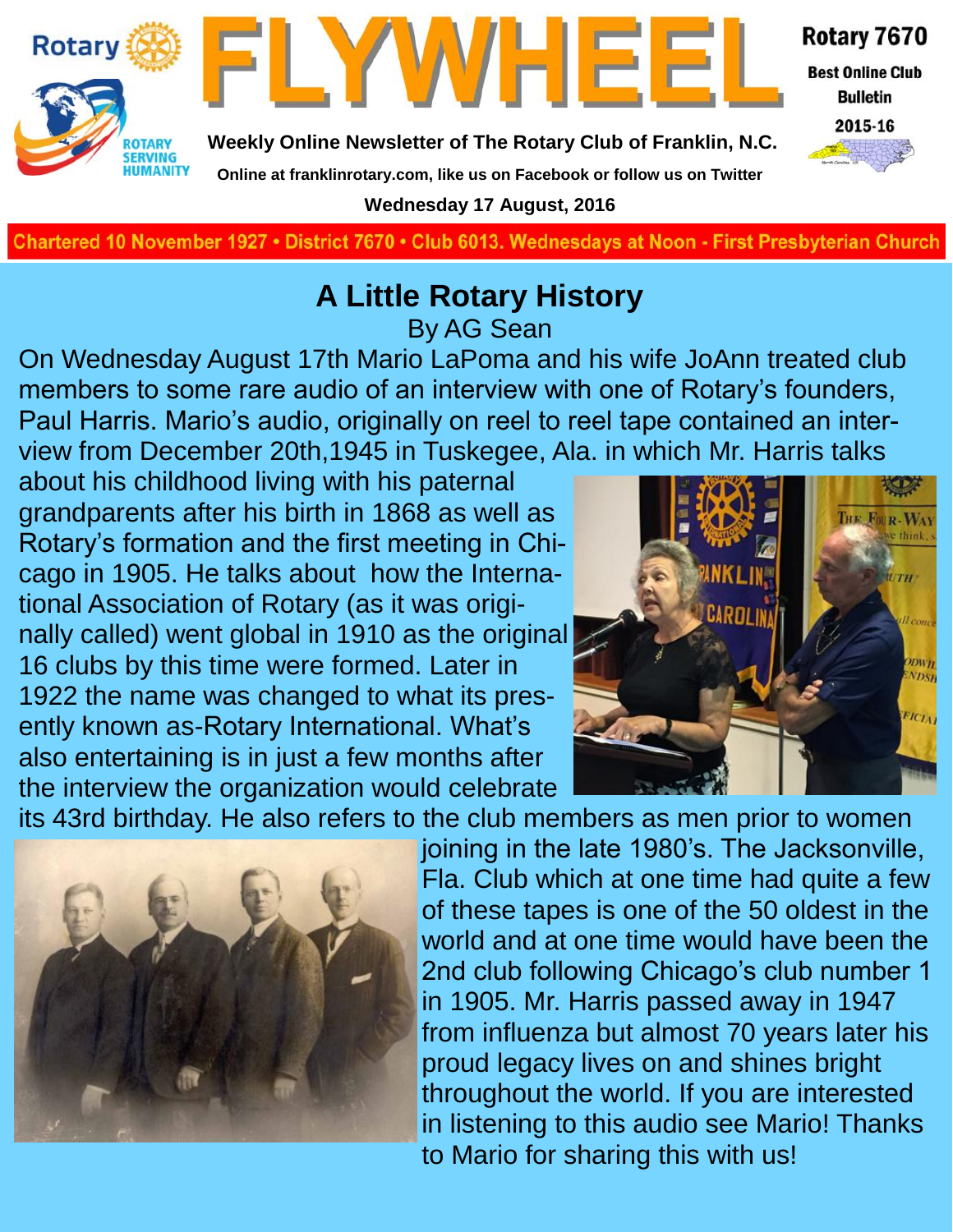



Rotary 7670

**Best Online Club Bulletin** 



**Weekly Online Newsletter of The Rotary Club of Franklin, N.C. Online at franklinrotary.com, like us on Facebook or follow us on Twitter Wednesday 17 August, 2016**

**Charted November 29, 1927 • District 7670 • Club 6013 Wednesdays at Noon - First Presbyterian Church**



REMEMBER to bring your Blue CART Jars COINS FOR ALZHEIMER'S to the meeting. We have a special CART

guest presenting our program. Woody Sadler, from Virginia, is visiting Rotary Clubs around us. He has a very inspiring message.

We hope to begin filling the BIG BLUE CART Bucket while he is here. Even though it is not the end of the quarter and your jar may not be full, bring it anyway. We want to show Woody what we are doing here in Franklin.

### **Busy Visit Week!**

This week our own DG Dills visited two of



our Area 1 clubs in Murphy and Clay County on Monday and Tuesday. AG Sean also made the visits. The final Area 1 club visit for DG Gary will be Daybreak on October 25th.

### **Some Bricks got Passed On Wednesday!**



Some of the five bricks that membership cochair Paul Garner passed out to members encouraging them to bring a guest got passed on to others to encourage doing the same. Among this week's re-

cipients included Robin Jenkins and Jacob Rieche! Please bring a guest!

### **BREW Fellowship Meeting Tonight!**

For those of you in the BREW Fellowship or if you are interested in joining, please plan to attend the next BREW Fellowship Meeting Thursday Aug. 18th at Lazy Hiker. 530p. See you there!

### **Getting Ready for Next Year's Grants!**

President Lenny, PE Judy and AG Sean were among those RC of Franklin mem-

Rotary

bers attending this past Saturday's District Grant and Foundation seminar in Asheville. Attendees got to hear brief comments from our zone director Joe Mulkerrin.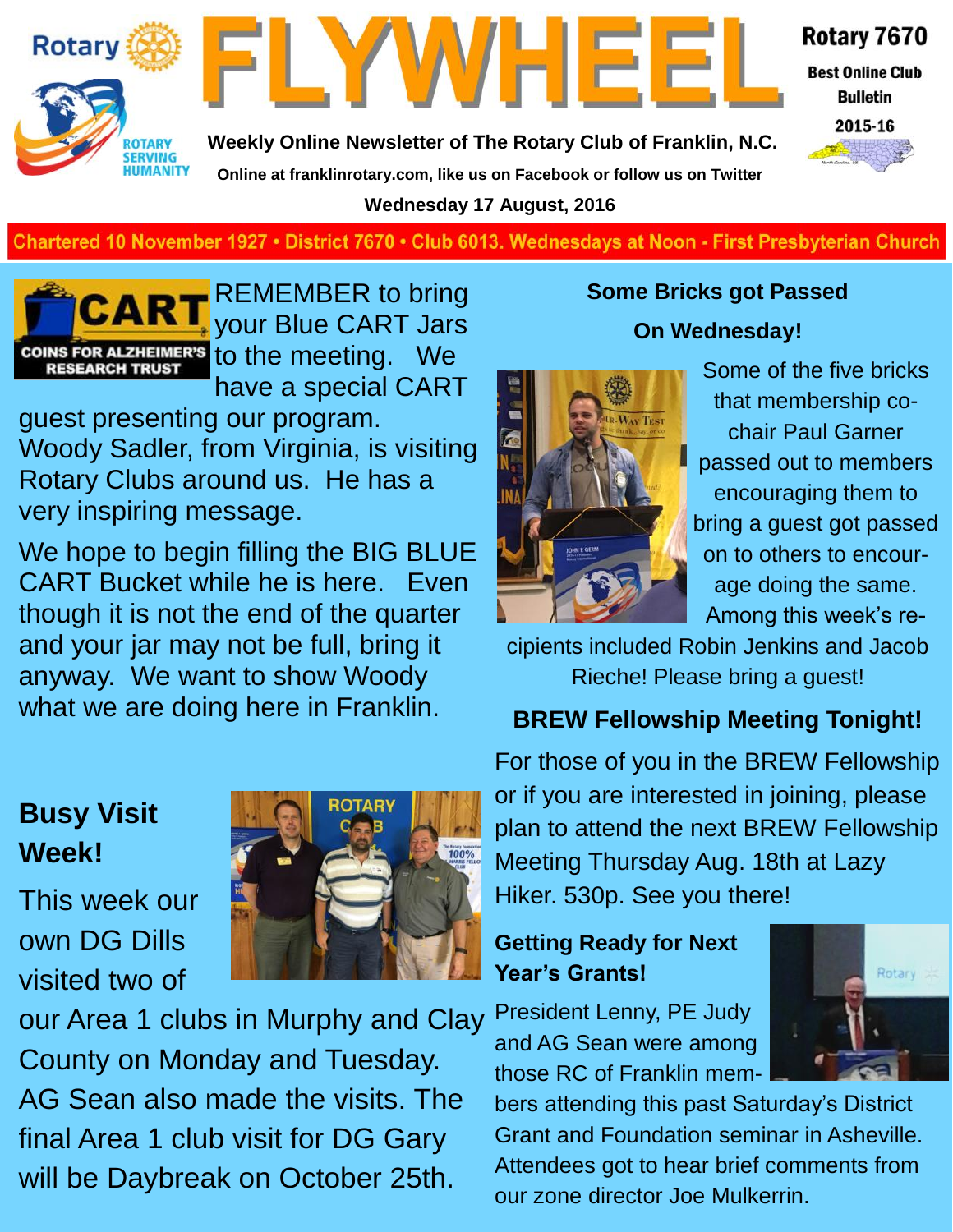



**Weekly Online Newsletter of The Rotary Club of Franklin, N.C.**

### Rotary 7670

**Best Online Club Bulletin** 



**Online at franklinrotary.com, like us on Facebook or follow us on Twitter**

**Wednesday 17 August, 2016**

**Charted November 29, 1927 • District 7670 • Club 6013 Wednesdays at Noon - First Presbyterian Church**

### **Notes From the Top**

Today's meeting was special for me as a relatively new Rotarian. I like many of you, had probably never heard Paul Harris' voice, only his words and legacy as captured on Rotary print material. To hear him speak about how Rotary was founded, why it was founded and what a big deal it had become even by the mid-40's, is pretty amazing. It does make one proud to be a Rotarian.

Last Saturday, several of us attended the Foundation and Grants Seminar at AB Tech in Asheville. If you have not been to one of these seminars, it is not just what you learn, but the other folks you meet. While there, I met members from two clubs that expressed an interest in doing a Global Grant. They didn't



think their club could do one, which gave me the perfect segue to ask them to join our Global Grant. Had I not attended, I would not have had the opportunity to ask. Hopefully they will join our Peru Project.

This Friday our exchange student arrives. Bea is from Italy and we look forward to having her in our community for the next year. Our goal is to have her attend a meeting a month. Thanks to Dennis, Susie and the rest of the host team for making her feel at home.

John Yermack threw the first brick, but Paul upped the ante by bringing in 5 bricks the next week. It has turned into a fun way to introduce new people to Rotary. We hope several over the next few months will choose to join either our club or the satellite club, but even if they don't, all of those guests will have learned a little about Rotary. What a great way to make it HAPPEN and make it FUN!

Next week bring your Blue CART Jars! We have a special program!

Thanks for your SERVICE ABOVE SELF SERVING HUMANITY! Lenny

### **Membership Minute**

This is the first posting for Kyle Ledford for new membership being sponsored by Jacob Rieche and the first official posting for Valerie Norton being sponsored by Dennis Sanders. Any questions or comments please direct them to President Lenny or any RC of Franklin Board Member.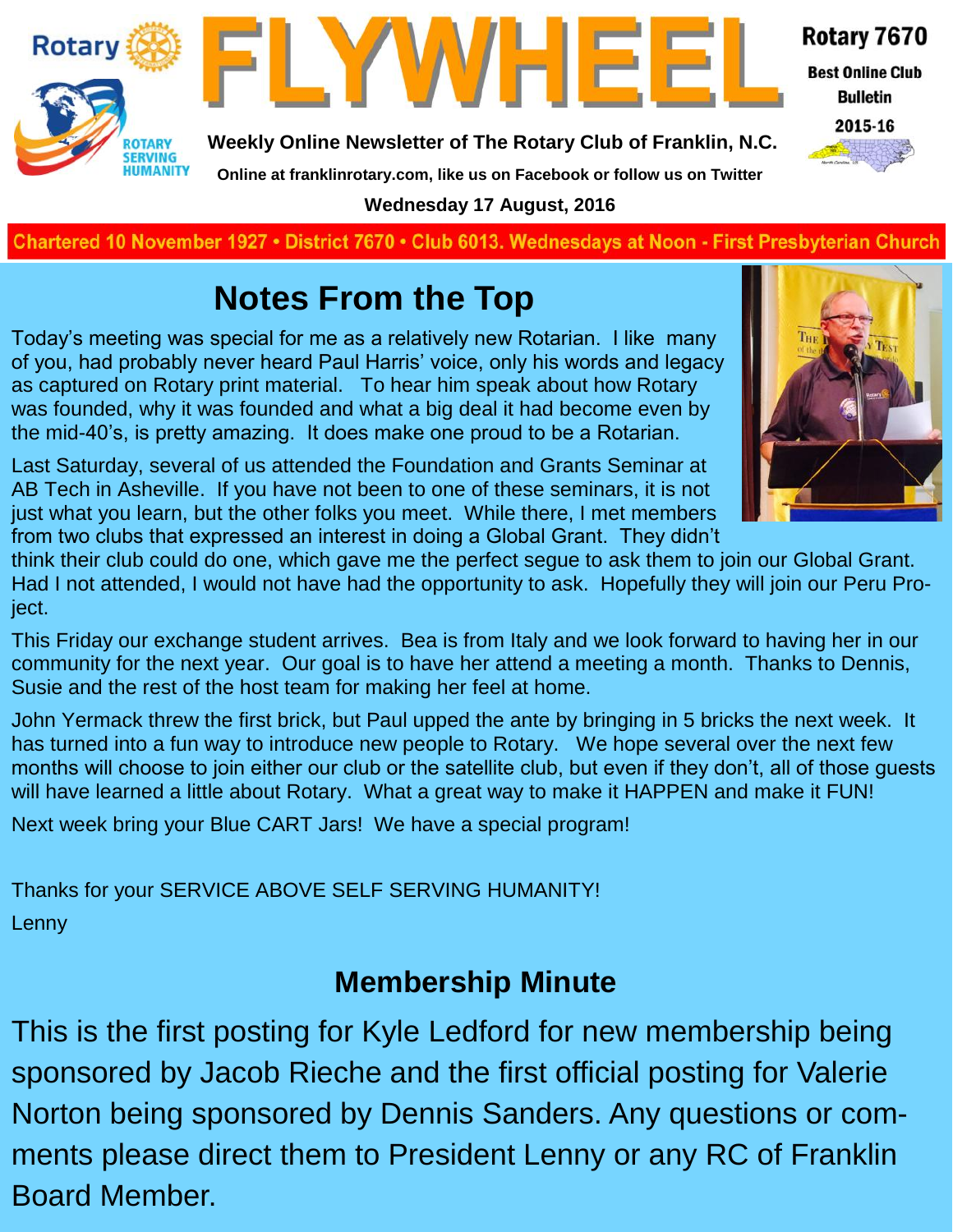



Rotary 7670

**Best Online Club Bulletin** 



**Weekly Online Newsletter of The Rotary Club of Franklin, N.C. Online at franklinrotary.com, like us on Facebook or follow us on Twitter Wednesday 17 August, 2016**

Chartered 10 November 1927 • District 7670 • Club 6013. Wednesdays at Noon - First Presbyterian Church

### **You Still have a Good Opportunity to a LOW Registration Fee for the 2017 RI Convention in Atlanta**

This is a once in a lifetime opportunity. Cost of registration has gone up a little bit but you can still register for **ONLY \$340** until December15) Here's the link for registering for the convention…[www.riconvention.org/en/atlanta](http://www.riconvention.org/en/atlanta) **Also you need to hurry because hotel rooms in Atlanta are booking Fast!!!! Here is some additional incentives for registering NOW!…** You can still get \$65 re-imbursement AND earn a PHF for your club by registering the highest percentage of Rotarians in your club category size for the International Convention in Atlanta June 10-14, 2017 AND a PHF for registering the highest percentage of Rotarians in your club

category size for the Young Leaders and District Conference in Hickory April 28-30, 2017!!



# **More of Fred's Funnies…**





I'm always disappointed when a liar's pants don't actually catch on fire.

# **YOUTRE NOT FAT**

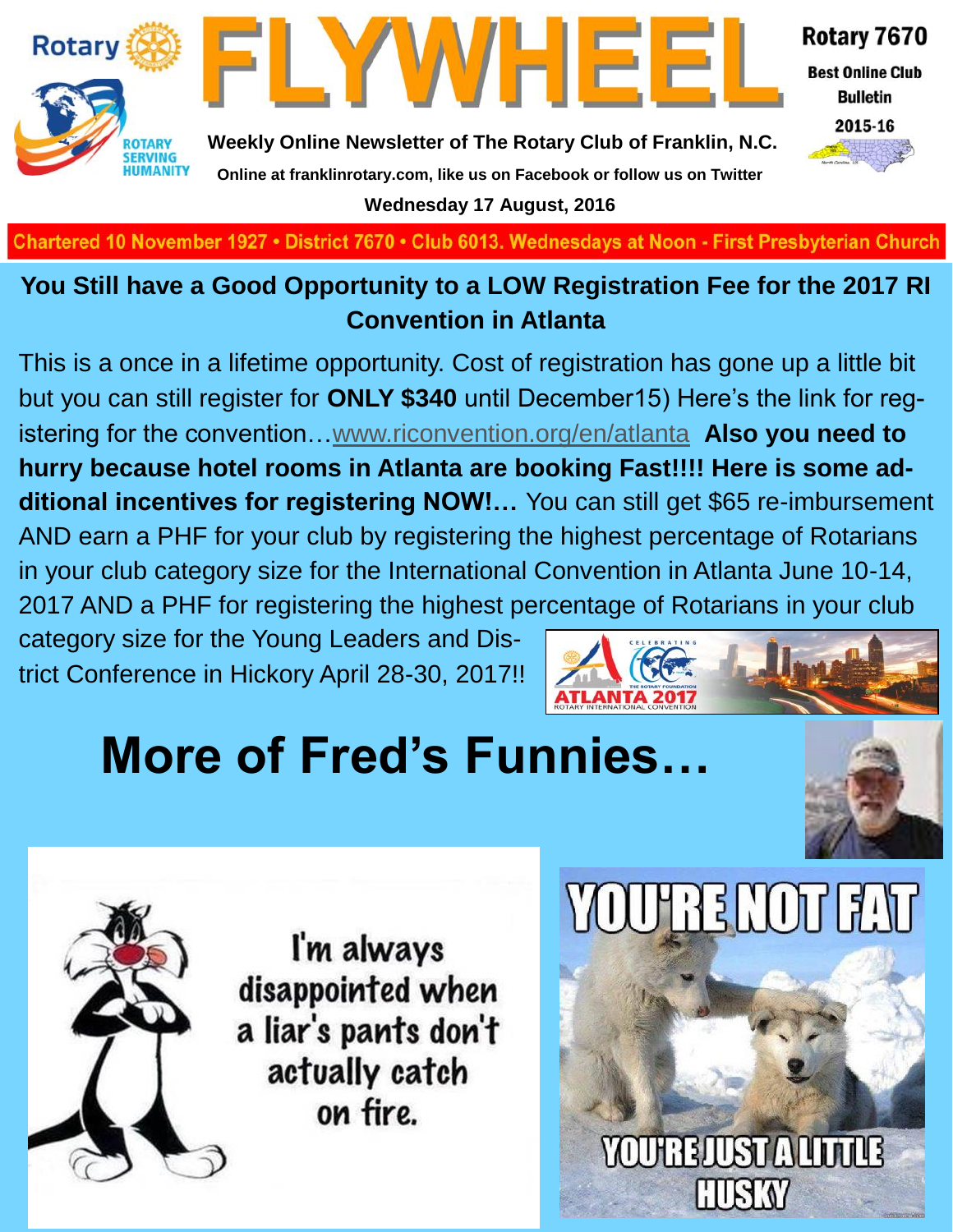

FLYWHEE

Rotary 7670

**Best Online Club Bulletin** 

2015-16

#### **Weekly Online Newsletter of The Rotary Club of Franklin, N.C. Online at franklinrotary.com, like us on Facebook or follow us on Twitter Wednesday 17 August, 2016**

**Charted November 29, 1927 • District 7670 • Club 6013 Wednesdays at Noon - First Presbyterian Church**

**If Need help Using DacDb heres some instructions….**

DacDb is our district data base and is a key source of communication or information gathering amongst our district. If you are in need of help getting on to DacDb here are some steps to take..



- \*click on district website link at top of the page
- \*click on the link to rotary7670.org
- \*click "login" at top right
- \*enter your email address in the user name field then your RI number as password (on Rotarian Magazine label)
- \*then enter club number "6013" underneath password
- \*click "My Club" in the top menu and you are in.
- Any questions please see PDG Dennis or Patsy

### **Inbound Student Here This Friday 8/19!**

Beatrice who like to be called "B" will come to Franklin middle of this month for the 2016—2017 school year. We are looking forward to having Beatrice join us for as many Rotary meetings as her schedule allows. **We do need some help with welcoming her to the new school year here and transportation to events, etc. If you are interested please see President Lenny!** 

### **Rotary Direct is Easy!**

Foundation co-chair Mike Norris stressed the importance and ease of contributing to the foundation through Rotary Direct. Go to rotary.org or see Mike if you would like to contribute through direct now! **We currently have 16 enrolled!**

### **Rotary Service**



Greeter: Gary St. Arnauld Prayer/Pledge: Bob Scott



**8/24**